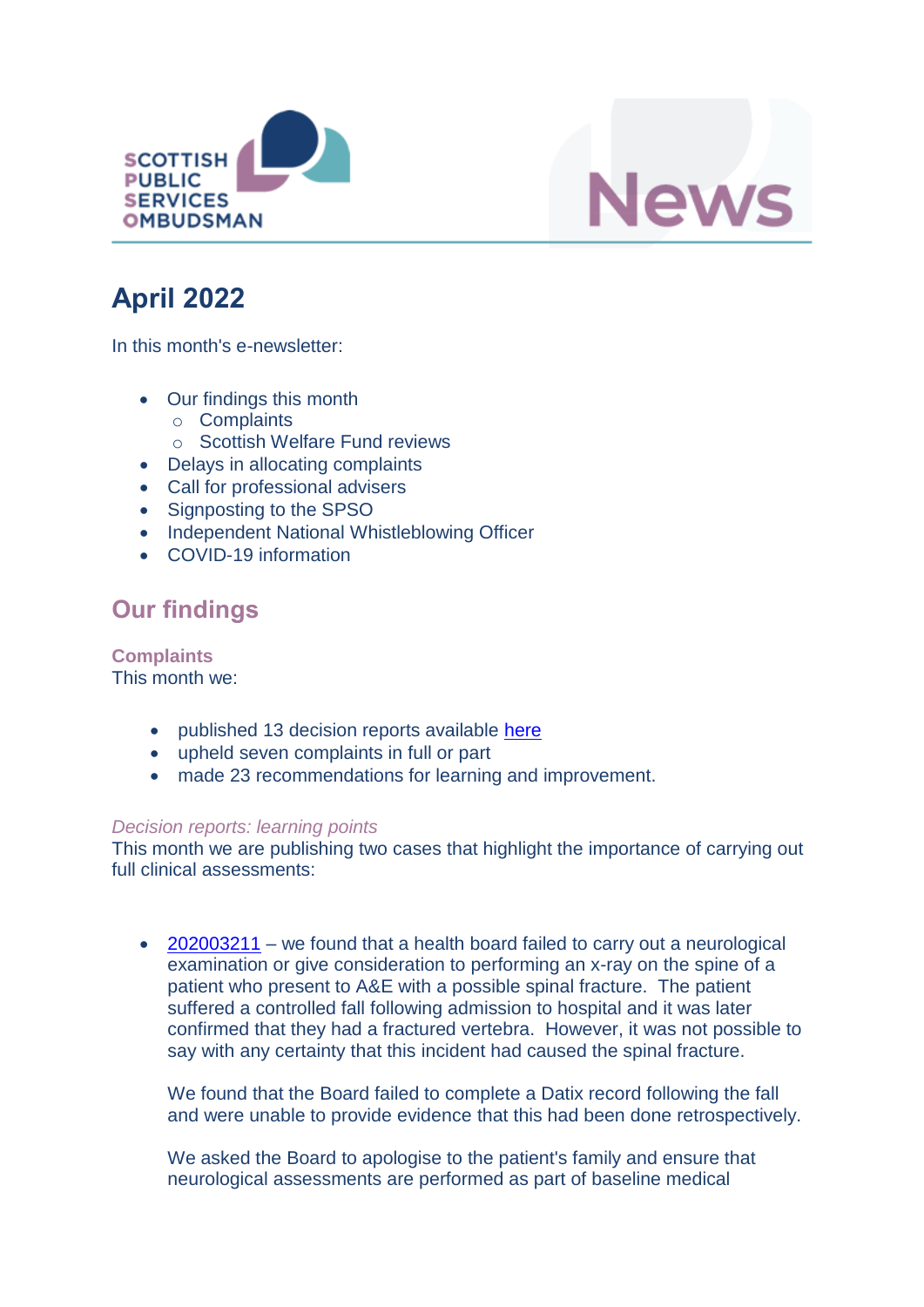examinations on patients who present to A&E with new onset back pain.

• [201906667](https://www.spso.org.uk/decision-reports/2022/april/decision-report-201906667-201906667) – we found that a health board failed to fully consider the possibility that a patient had suffered a stroke before discharging them. The patient had attended hospital for a gastroenterology procedure and upon waking, reported experiencing painful tingling sensations in their mouth, hand and foot. They were assessed but later discharged. Following readmission to hospital, a CT scan confirmed that they had suffered a stroke. While staff had carried out an assessment, this was insufficiently detailed and further investigation from a neurologist should have been arranged.

We asked the Board to apologise to the patient and for staff involved to reflect on this case and give consideration as to where improvements could be made in their practice to ensure that symptoms of stroke are adequately investigated as soon as possible and input from stroke specialists is obtained in clinically appropriate cases.

#### **Scottish Welfare Fund reviews**

*Statistics* During March we:

- responded to 195 enquiries
- made 150 decisions
	- o 11 community care grants
	- o 67 crisis grants
	- o 72 self-isolation support grants
- upheld five (45%) community care grants, 13 (19%) crisis grants and 28 (39%) self-isolation support grants
- referred 11 self-isolation support grants back to the council to reconsider their decision. In most cases this was because we gathered data from Test and Protect that was not available to councils when they considered the applications
- signposted an additional 102 applicants to other sources of assistance throughout the month. This is a decrease from the previous month (172) and is further evidence that the interactive voice response phone options we introduced in mid-February are ensuring more applicants get through to the right place
- responded to ten enquiries from councils seeking advice.

In March we received the highest volume of self-isolation support grant reviews to date. We continue to raise our concerns about resourcing with Scottish Government. We have also highlighted that crisis grant reviews remain higher than average and growing numbers of applicants are reporting to us that they cannot cope with cost of living increases and are facing crisis situations as a result.

#### *Case studies*

C, a representative from a charity asked the SPSO to review the council's decision regarding their client (A)'s crisis grant application. C explained A had been joined by their family under a family reunion visa. A had a single Universal Credit (UC) claim in place at the time and this was not adequate to cover the costs of a family of four.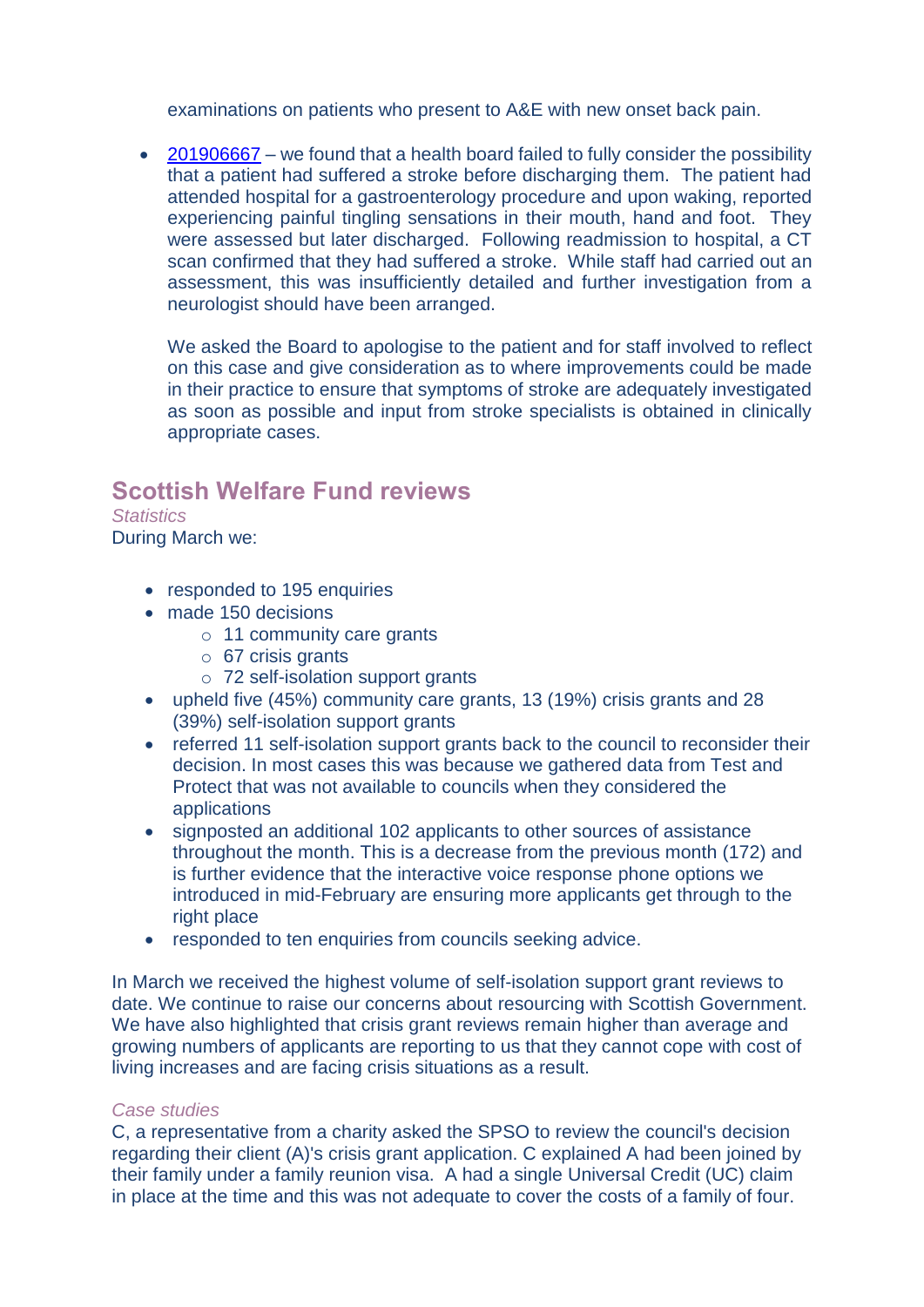As a result of this, A and their family had no money for food, gas or electricity and did not know when their UC payment would be updated to reflect them being part of a joint claim with children.

The council assessed that C was eligible for a grant and made an award of £115.84 for A and their family for a period of four days. They deemed that the duration of the crisis was this length due to A receiving their benefit as a single person. C submitted a first tier review request stating that this amount was not adequate for a family of four. However, the council did not make a further award.

C asked us for an independent review and we received the file from the council. We deemed that the council had not considered the family reunion guidance in relation to single benefit claims and award periods given A's circumstances. We therefore made a further award as we assessed that A's benefit claim would never be enough to support a family of four and was a solo element only. We made an award for 28 days for a couple and two children and deducted A's single claim amount from the total award as A had already received this. We were able to award a further £389.64.

Further examples can be found in the searchable directory [on our website.](https://www.spso.org.uk/scottishwelfarefund/case-summaries)

#### **Delays in allocating complaints**

Like many public bodies, the SPSO is working hard to recover from the impact of COVID-19 on our services. Unfortunately, there is currently a delay of up to eleven months in allocating some complaints to an SPSO Complaints Reviewer for detailed consideration and investigation. It is important to note that not all complaints are affected and we continue to prioritise cases where the complainant (or person affected) is vulnerable, the matter is urgent and ongoing, or where there is a significant public interest.

We are focused on recovery and reducing the backlog of work created during 2020- 21, due to the unforeseen change in our working environment, reduced resourcing and technological challenges. We are taking a number of steps including:

- agreeing extra resources and recruiting more staff
- monitoring resources and service delivery, adapting where we can to make more effective use of our services
- taking a more considered approach to our investigations and attempting to resolve cases where possible.

[Please see our website for detailed information on delays and what we are doing to](https://www.spso.org.uk/detailed-information-delays)  decrease waiting times.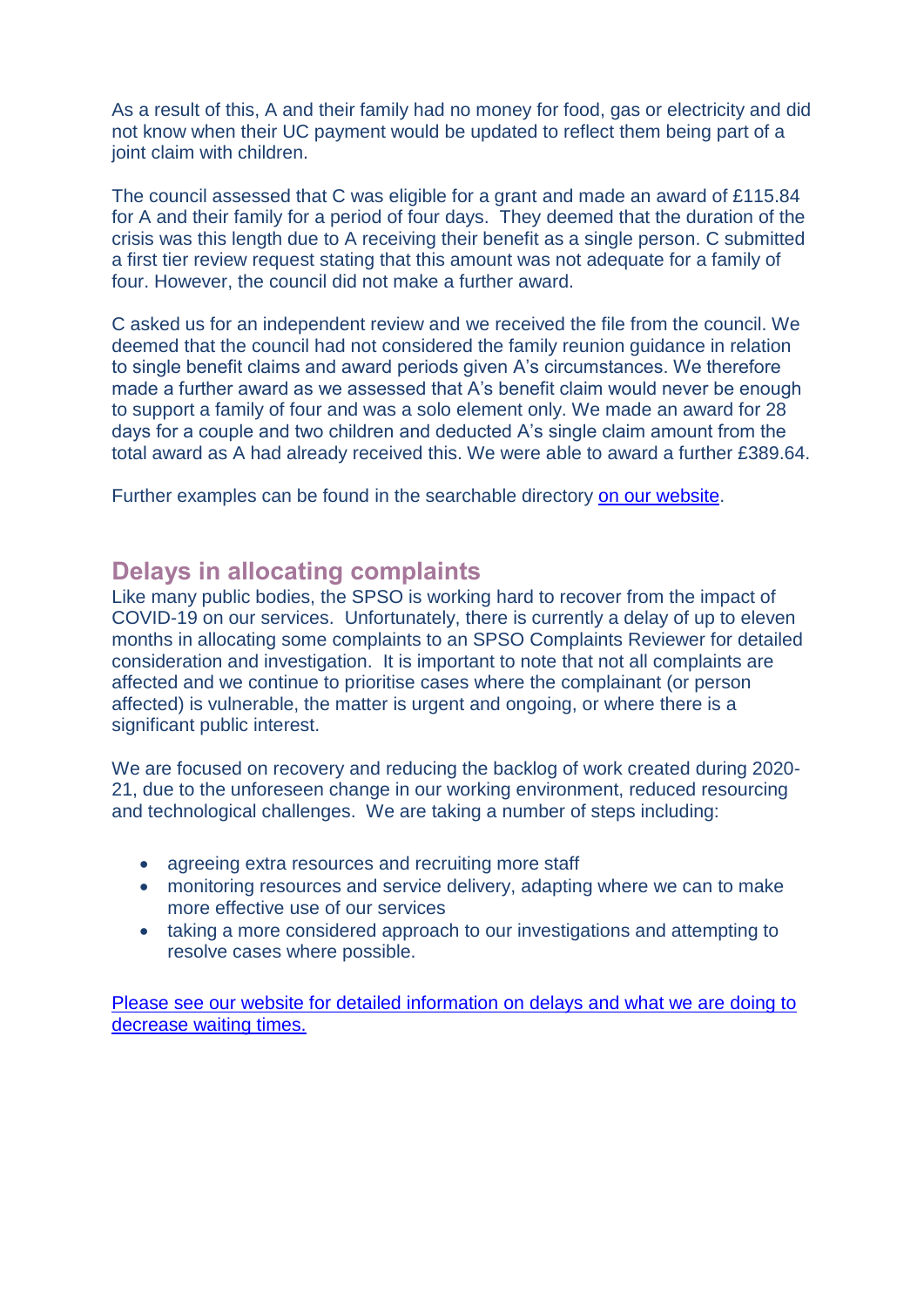### **Call for professional advisers**

We are currently recruiting professional advisers for the SPSO register. We are seeking experienced clinicians in the following areas:

| <b>Acute and General Medicine</b> | Obstetrics       |
|-----------------------------------|------------------|
| <b>CAMHS</b>                      | Oncology         |
| Gastroenterology                  | Ophthalmology    |
| <b>General Practice</b>           | Psychiatry       |
| Gynaecology                       | Vascular Surgery |
| Neurology                         |                  |

Clinicians who would like to find out more can contact our lead adviser, Dorothy Armstrong, at [dorothy.armstrong@spso.gov.scot.](mailto:dorothy.armstrong@spso.gov.scot) We encourage you to call and chat with Dorothy who can explain what it means to be an adviser to the SPSO. She can also tell you about wider benefits such as contributing to NHS learning and improvement, identifying good practice, helping individual patients get access to justice and how it is an excellent opportunity for personal professional development.

### **Signposting to the SPSO**

It has come to our attention that some organisations may be advertising the incorrect mailing information for the SPSO. The current and correct address for the SPSO is:

**SPSO** Bridgeside House 99 McDonald Road Edinburgh EH7 4NS

We also have a Freepost option: **FREEPOST SPSO.** This is all that needs to be written on the envelope (no street name, no postcode) and no stamp is required.

We kindly ask any organisation signposting to SPSO using our old address, to update their communications material to reflect the correct address. This ensures that our service remains accessible and all mail reaches us as quickly as possible.

We are happy to provide complainants with Freepost envelopes on request.